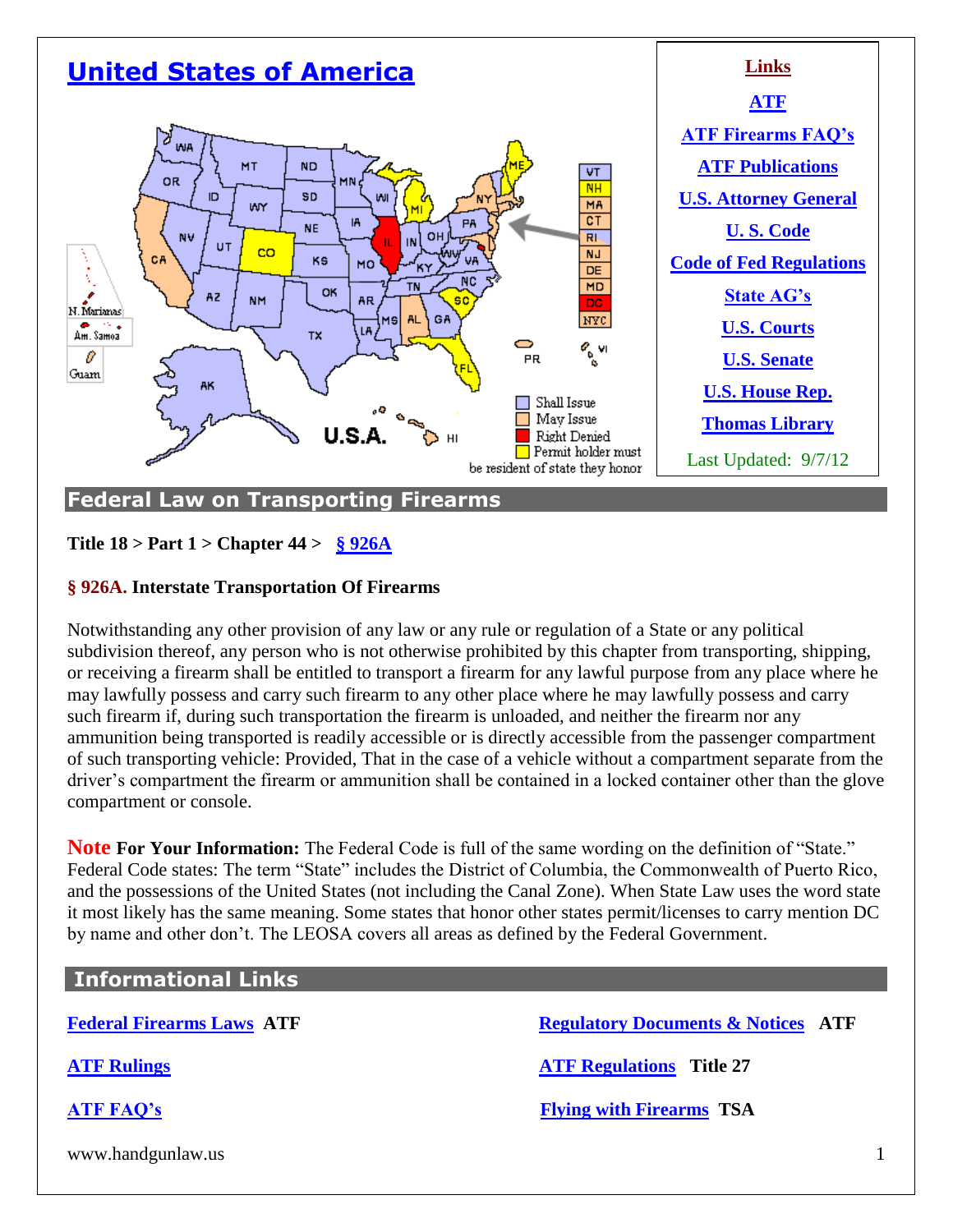| <b>Permit/License Exempts From Background Check</b>                                             | <b>US Military Home Of Record Information</b>          |
|-------------------------------------------------------------------------------------------------|--------------------------------------------------------|
| <b>US Forest Service Firearm Regulations</b> Title 36 Part II Sec. 261.10 (d)                   |                                                        |
| <b>DOJ/AG</b> on flying with firearms to NY airports                                            | <b>BATF on Gun Free School Zones</b>                   |
| <b>Federal Firearms Regulations Reference Guide ATF</b>                                         | <b>U.S. Corps of Engineers Firearms Policy</b>         |
| <b>Carry In Commercial Motor Carrier</b>                                                        |                                                        |
| <b>DC</b> vs Heller Decision                                                                    | <b>Canada - Canada Firearms Centre</b>                 |
| <b>Transporting Firearms Into Canada</b>                                                        | <b>Dave Kopel on Mexico Gun Laws</b>                   |
| <b>Mexico - US Department of State</b>                                                          | <b>Corps of Eng Rules/Reg Pamphlet</b>                 |
| <b>All US Knife Laws</b>                                                                        | <b>Amtrak Rules on Transporting Firearms</b> eff 12/10 |
| <b>AFT Form 4473</b> With Notices, Instructions & Definitions for Each Section Revised Aug 2008 |                                                        |
| <b>U.S. Supreme CT Decision on Misdemeanor Domestic Violence &amp; RKBA</b>                     |                                                        |
| <b>Concealed Carry on Reservations Information/Codes/Links to Tribal Laws.</b>                  |                                                        |
| <b>Information On Visiting Canada with Firearms From RCMP</b>                                   |                                                        |
| USA vs Montague Police can Temp Detain You and Perform Terry Stop Even With a Permit/License    |                                                        |

# **Places Off-Limits Even With A Permit/License**

# 1. **Federal Courthouses\***

# 2. **Federal Buildings\***

3. **Any Building Owed, Leased or Rented by the Federal Government.** This includes buildings in National Forests which are property of the Federal Government. There is no Federal Law that prohibits carry in National Forests. States control the carrying of firearms in National Forests in their state.

# 4. **Federal Prisons**\*

5**. U.S. Army Corps of Engineers**\* The Corps builds and runs flood control and navigation Dams. The Corps has jurisdiction over the Dam Site and usually all waters backed up by the dam. See U.S. Army Corps of Engineers section below. Carry anywhere on Corps property is illegal. Firearms can be unloaded and secured in a vehicle while on Corps Property. See Corps of Engineers Section Below.

6. **National Cemeteries**\* [Electronic Code of Federal Regulations:](http://ecfr.gpoaccess.gov/cgi/t/text/text-idx?c=ecfr&sid=94dac48604576a75f6588aa06a4c0b28&rgn=div8&view=text&node=38:1.0.1.1.2.0.6.12&idno=38) CFR Title 38 - PART 1 - 1.218 (a) (13)

7. **Military Bases** (Carry not allowed but some have shooting clubs. You can take firearms onto the Base to shoot. Check at each Military Post for specific rules on Shooting Clubs. See GSA and operation of Federal Buildings Section below.)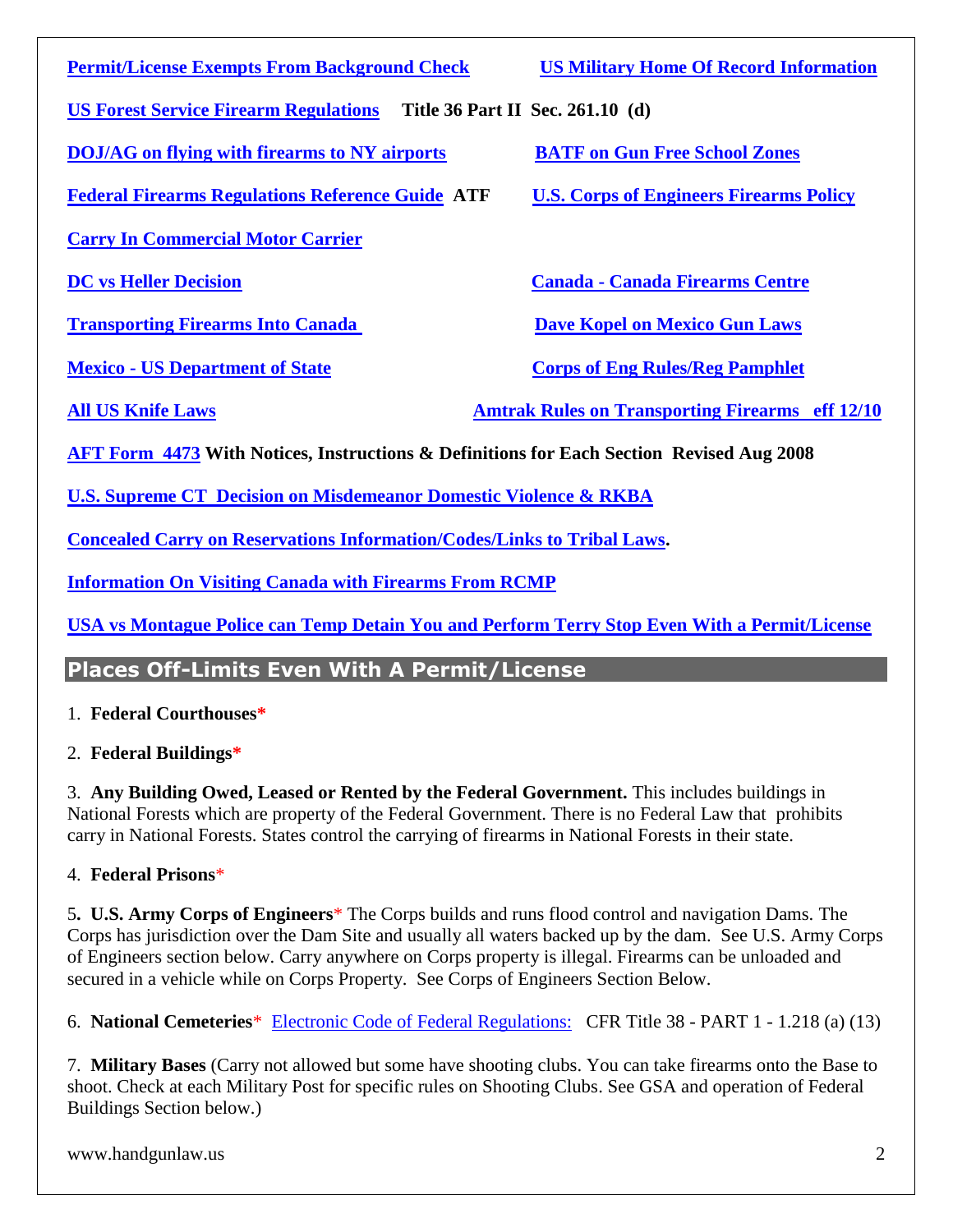8. **Rented Offices**, Any part of any building that the Federal Government has rented for Office space or work force etc. Just their offices or the part of the building they have control over. You can carry in the rest of the building if state or local laws allow.

9. . **Amtrak**\* Effective Dec. 2010 Amtrak will have a system in place to check firearms/Ammo in checked Baggage. See Amtrak Section Below.

10. **Post Office** Postal regulations prohibit the possession of firearms in their buildings and in their parking lots or any property they own.

11. **Bureau of Land Management**\* If you can legally carry in the state the **BLM** land is in you can carry on the BLM land. If it is not legal the area will be posted as no firearms allowed. Any building on the BLM land operated by the federal government is considered federal property and carry in those buildings is not allowed.

12. **Indian Reservations** Carry on Indian property is controlled by Tribal Law. ( See Handgunlaw.us Listing of Reservation CCW Laws **["Here"](http://www.handgunlaw.us/documents/tribal_law_ccw.pdf)** ). You must check with each tribe before carrying on their property. Some Indian Tribes consider federal and state highways through their property as under their control. There is a link to the Indian Nations on Handgunlaw.us. Look at the header on any of the main pages at Handgunlaw.us and moving your mouse pointer over Indian Nations will give you several links to check on tribal law.

\* This includes parking lots adjacent to or part of the facility if the Federal Agency/Entity owns or has control of the parking lot **and it is posted "No Firearms".** The lot has to be posted under federal law if they do not wish to have firearms present. See law below.

#### **Law Stating That All Federal Buildings Must be Posted.**

#### **18 USC Sec. 930 01/03/2007**

#### **TITLE 18 - CRIMES AND CRIMINAL PROCEDURE PART I - CRIMES CHAPTER 44 – FIREARMS**

#### **[Sec. 930](http://www.law.cornell.edu/uscode/html/uscode18/usc_sec_18_00000930----000-.html)**. **Possession of Firearms and Dangerous Weapons in Federal Facilities**

**(a)** Except as provided in subsection (d), whoever knowingly possesses or causes to be present a firearm or other dangerous weapon in a Federal facility (other than a Federal court facility), or attempts to do so, shall be fined under this title or imprisoned not more than 1 year, or both.

**(b)** Whoever, with intent that a firearm or other dangerous weapon be used in the commission of a crime, knowingly possesses or causes to be present such firearm or dangerous weapon in a Federal facility, or attempts to do so, shall be fined under this title or imprisoned not more than 5 years, or both.

- **(c)** Omitted for space considerations here
- **(d)** Omitted for space considerations here
- **(e)** Omitted for space considerations here
- **(f)** Omitted for space considerations here

#### **(g)** As used in this section:

**(1) The term "Federal facility" means a building or part thereof owned or leased by the Federal Government, where Federal employees are regularly present for the purpose of performing their official duties.**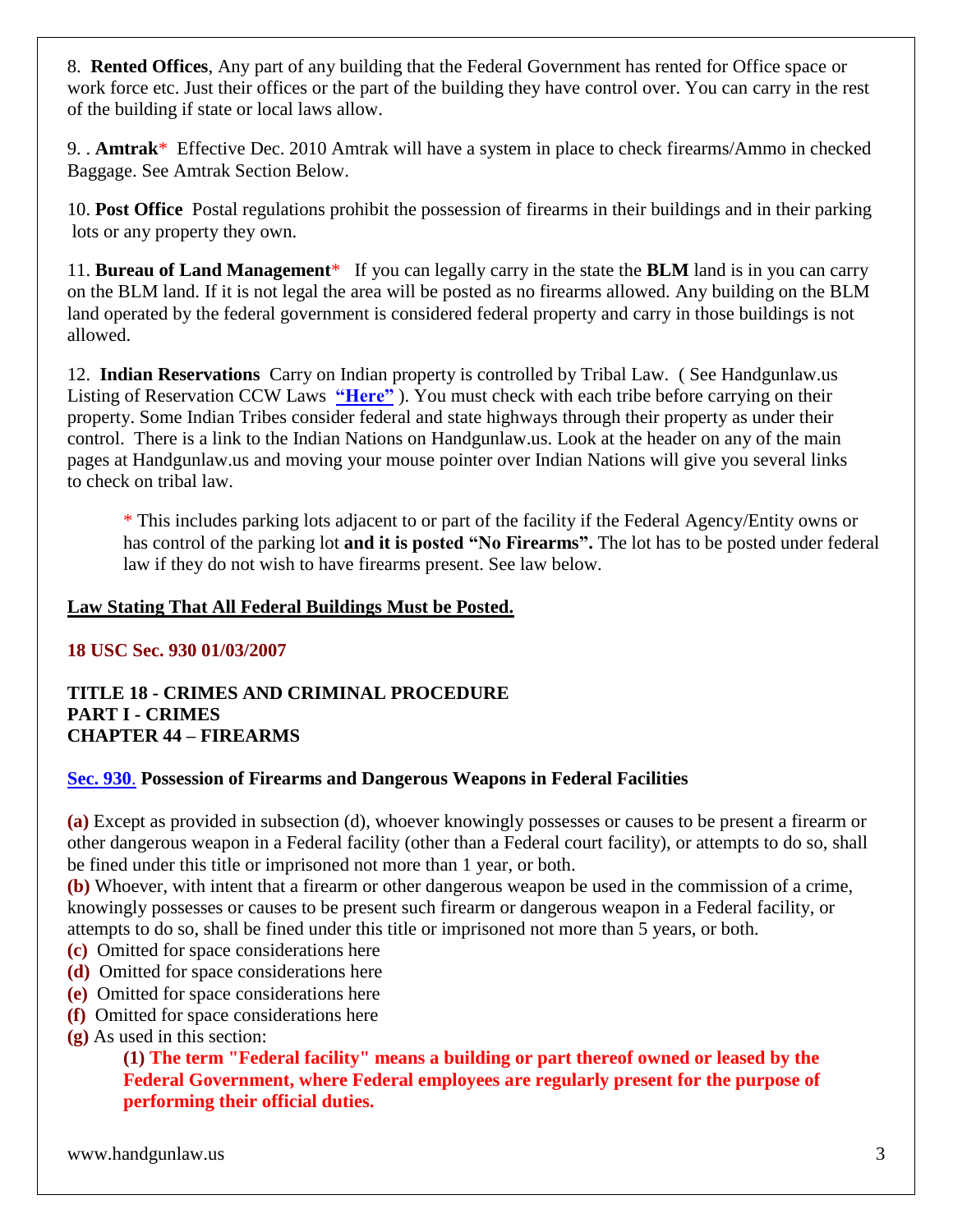**(2)** The term "dangerous weapon" means a weapon, device, instrument, material, or substance, animate or inanimate, that is used for, or is readily capable of, causing death or serious bodily injury, except that such term does not include a pocket knife with a blade of less than 2 1/2 inches in length.

**(3)** Omitted for space considerations here

**(h) Notice of the provisions of subsections (a) and (b) shall be posted conspicuously at each public entrance to each Federal facility, and notice of subsection (e) shall be posted conspicuously at each public entrance to each Federal court facility, and no person shall be convicted of an offense under subsection (a) or (e) with respect to a Federal facility if such notice is not so posted at such facility, unless such person had actual notice of subsection (a) or (e), as the case may be.**

## **General Services Administration (Own/Lease/Control Most Fed Property)**

**Code of Conduct - Federal Facilities Owned and Leased by the General Services Administration (**Federal Facilities are owned or leased by the General Services Administration (GSA) the law below covers all of those facilities.) (Fed Reg Below Edited for Space Considerations)

[Code of Federal Regulations](http://www.dhs.gov/xabout/structure/gc_1288840352057.shtm)

 [Title 41. Public Contracts and Property Management](http://www.dhs.gov/xabout/structure/gc_1288840352057.shtm)  [Subtitle C. Federal Property Management Regulations System](http://www.dhs.gov/xabout/structure/gc_1288840352057.shtm)  [Chapter 102. Federal Management Regulation](http://www.dhs.gov/xabout/structure/gc_1288840352057.shtm)  [Subchapter C. Real Property](http://www.dhs.gov/xabout/structure/gc_1288840352057.shtm)  [Part 102-74. Facility Management](http://www.dhs.gov/xabout/structure/gc_1288840352057.shtm)  [Subpart C. Conduct on Federal Property](http://www.dhs.gov/xabout/structure/gc_1288840352057.shtm)  [Applicability](http://www.dhs.gov/xabout/structure/gc_1288840352057.shtm)

#### **§ 102-74.365 To whom does this subpart apply?**

The rules in this subpart apply to all property under the authority of GSA and to all persons entering in or on such property. Each occupant agency shall be responsible for the observance of these rules and regulations. Federal agencies must post the notice in the Appendix to this part at each public entrance to each Federal facility.

#### **§ 102-74.375 What is the policy on admitting persons to Government property?**

Federal agencies must--

**(a)** Except as otherwise permitted, close property to the public during other than normal working hours. In those instances where a Federal agency has approved the after-normal-working-hours use of buildings or portions thereof for activities authorized by subpart D of this part, Federal agencies must not close the property (or affected portions thereof) to the public;

**(b)** Close property to the public during working hours only when situations require this action to provide for the orderly conduct of Government business. The designated official under the Occupant Emergency Program may make such decision only after consultation with the buildings manager and the highest ranking representative of the law enforcement organization responsible for protection of the property or the area. The designated official is defined in **§ 102-71.20** of this chapter as the highest ranking official of the primary occupant agency, or the alternate highest ranking official or designee selected by mutual agreement by other occupant agency officials; and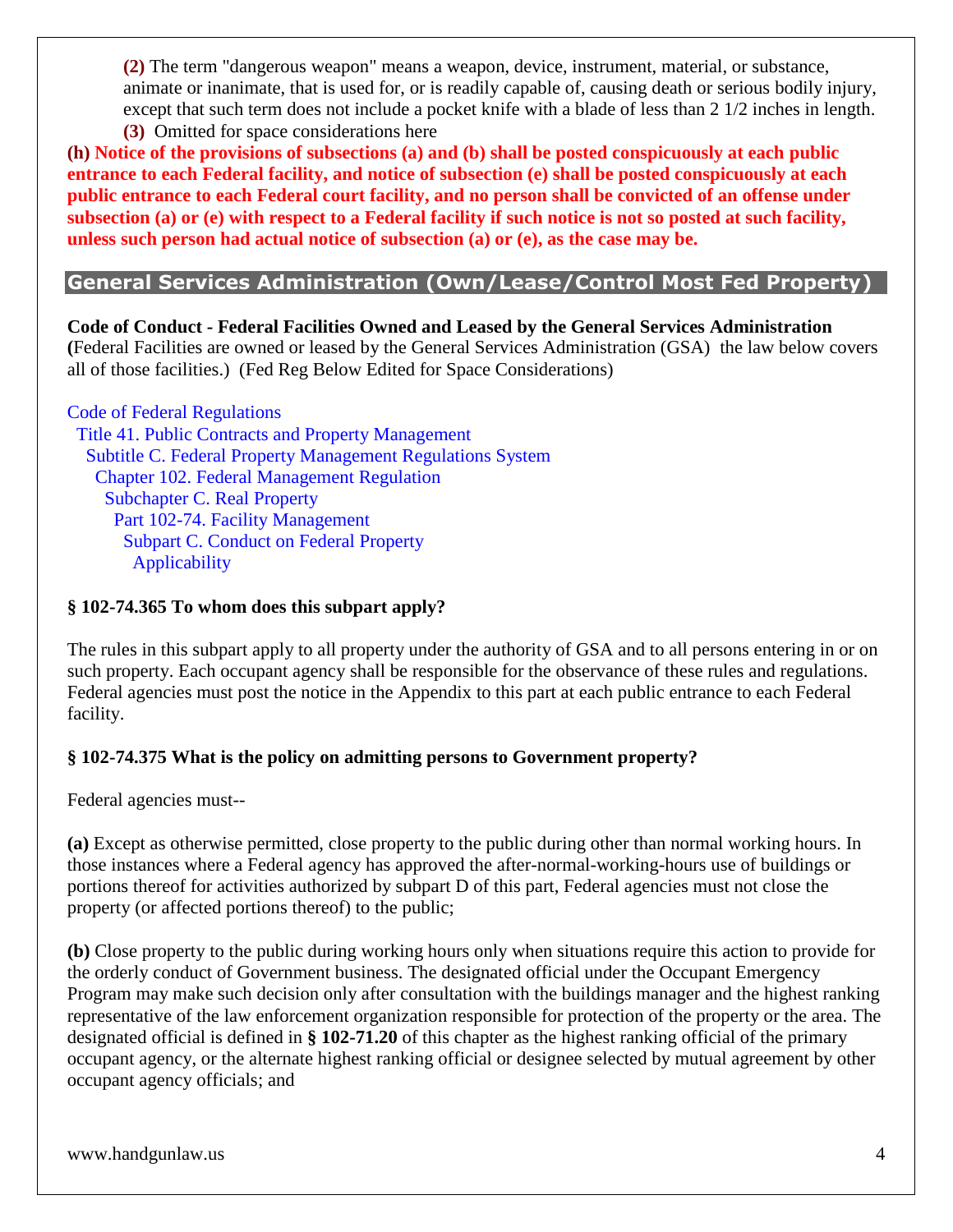**(c)** When property or a portion thereof is closed to the public, restrict admission to the property, or the affected portion, to authorized persons who must register upon entry to the property and must, when requested, display Government or other identifying credentials to Federal police officers or other authorized individuals when entering, leaving or while on the property. Failure to comply with any of the applicable provisions is a violation of these regulations.

## **§ 102-74.385 What is the policy concerning conformity with official signs and directions?**

Persons in and on property must at all times comply with official signs of a prohibitory, regulatory or directory nature and with the lawful direction of Federal police officers and other authorized individuals.

### **§ 102-74.440 What is the policy concerning weapons on Federal property?**

Federal law prohibits the possession of firearms or other dangerous weapons in Federal facilities and Federal court facilities by all persons not specifically authorized by 18 U.S.C. 930. Violators will be subject to fine and/or imprisonment for periods up to five (5) years.

## **Federal Bureau of Land Management Property**

Persons have the permission of the BLM to possess and use firearms, including lawfully registered assault weapons, on BLM-administered public lands except when prohibited by other applicable laws and regulations.

#### Other **[Regulations](http://www.blm.gov/ca/st/en/fo/ukiah/regposting.print.html)** are

To Ensure Public Safety & Protect Public Resources The Following Acts Are **Prohibited** On Public Lands:

#### **Firearms**

**10.** Discharging or using firearms or fireworks in a developed recreation site (campgrounds & day use areas).

**11.** Willfully damaging or destroying property, structures or resources (including but not limited to signs and trees).

**12**. Creating a hazard or nuisance (shooting from or across public roads and trails and/or in any manner endangering the public).

**13**. Possession of an unregistered assault weapon as defined by the State laws you are in and DOJ regulations.

**14.** Littering (pickup and pack out all targets, expended shells and other personal trash) .

**15.** Hunting in violation of applicable State and Federal laws and regulations.

## **Amtrak Baggage Check Information**

## **[Firearms in Checked Baggage](http://www.amtrak.com/servlet/ContentServer?c=Page&pagename=am%2FLayout&cid=1248542758975)**

Effective December 15, 2010, Amtrak will accept reservations of firearms and ammunition for carriage between Amtrak stations and on Amtrak trains within the United States that offer checked baggage service. Thruway Bus Services will not be included in this service change. The following policies are in effect: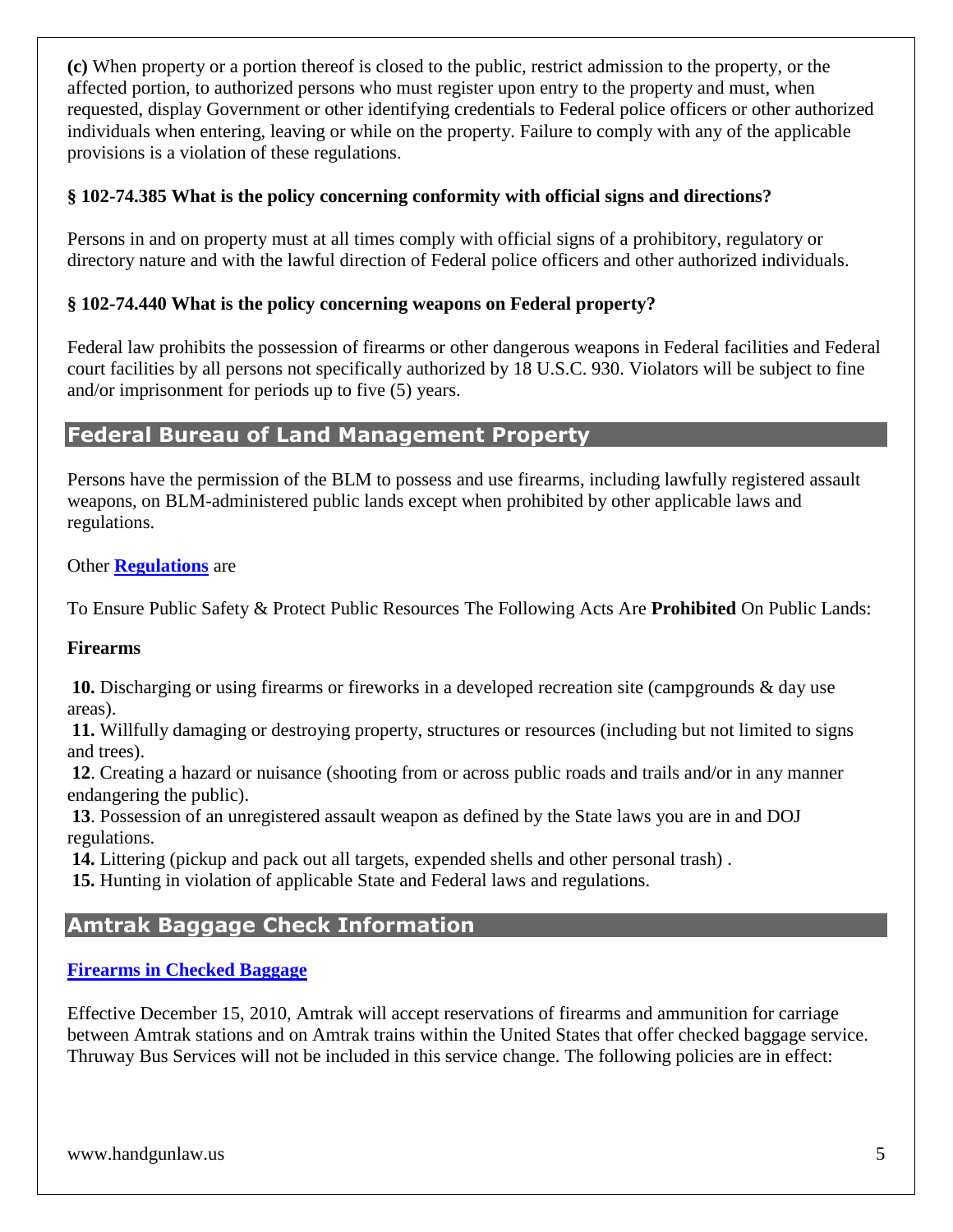- Notification that the passenger will be checking firearms/ammunition must be made no later than 24 hours before train departure by calling Amtrak at 800-USA-RAIL. Online reservations for firearms/ammunition are not accepted.
- The passengers must travel on the same train that is transporting the checked firearms and/or ammunition.
- All firearms and/or ammunition must be checked at least 30 minutes prior to scheduled train departure. Some larger stations require that baggage be checked earlier. Please contact your departure station for more details.
- All firearms (rifles, shotguns, handguns, starter pistols) must be unloaded and in an approved, locked hard-sided container not exceeding 62" L x 17" W x 7" D (1575 mm x 432 mm x 178 mm). The passenger must have sole possession of the key or the combination for the lock to the container. The weight of the container may not exceed 50 lb/23 kg.
- Smaller locked, hard-sided containers containing smaller unloaded firearms such as handguns and starter pistols must be securely stored within a suitcase or other item of checked baggage, but the existence of such a firearm must be declared.
- All ammunition carried must be securely packed in the original manufacturer's container; in fiber, wood, or metal boxes; or in other packaging specifically designed to carry small amounts of ammunition. The maximum weight of all ammunition and containers may not exceed 11 lb/5 kg.
- The passenger is responsible for knowing and following all federal, state, and local firearm laws at all jurisdictions to and through which he or she will be travelling.
- All other Amtrak checked baggage policies apply, including limits on the number of pieces of checked baggage, the maximum weight of each piece (50 lb/23 kg).
- Firearms/ammunition may not be carried in carry-on baggage; therefore, checked baggage must be available on all trains and at all stations in the passenger's itinerary.
- At the time of check-in, passengers will be required to complete and sign a two-part Declaration Form.
- BB guns and Compressed Air Guns (to include paintball markers), are to be treated as firearms and must comply with the above firearms policy. Canisters, tanks, or other devices containing propellants must be emptied prior to checking and securely packaged within the contents of the passenger's luggage.

Passengers failing to meet the above-mentioned requirements for checking firearms will be denied transportation.

Passengers wanting to make firearms declaration in writing should use the [Contact Us](http://www.amtrak.com/servlet/ContentServer?c=Page&pagename=am%2FLayout&cid=1237608364155) page and click on "Checked Firearms Program" from the subject selection menu and follow guidance.

# **Carry In National Parks & National Wildlife Areas & Refuges**

## **[National Park System Pamphlet on Firearms](http://www.nps.gov/grca/parkmgmt/upload/Firearms-in-IMRparks2-2010.pdf)**

### **Any Park or area that falls under the US Dept of Interior now allows the Carrying of firearms. You must be legal to carry the firearm in the state the Park etc is located to carry in the park.**

**In February 2010** carry in National Parks and National Wildlife Refuges will be legal if you can legally carry a concealed firearm in the state the National Park or National Wildlife Refuge is located in. Carry in any buildings owned by the federal government (Which would be any building people work in) in National Parks/National Wildlife Refuges is **illegal**. Other federal laws ban the carrying of firearms in federally owned buildings. Federal Buildings must be posted. (See Below) The states can pass Laws/Rules/Regulations to ban the carrying of firearms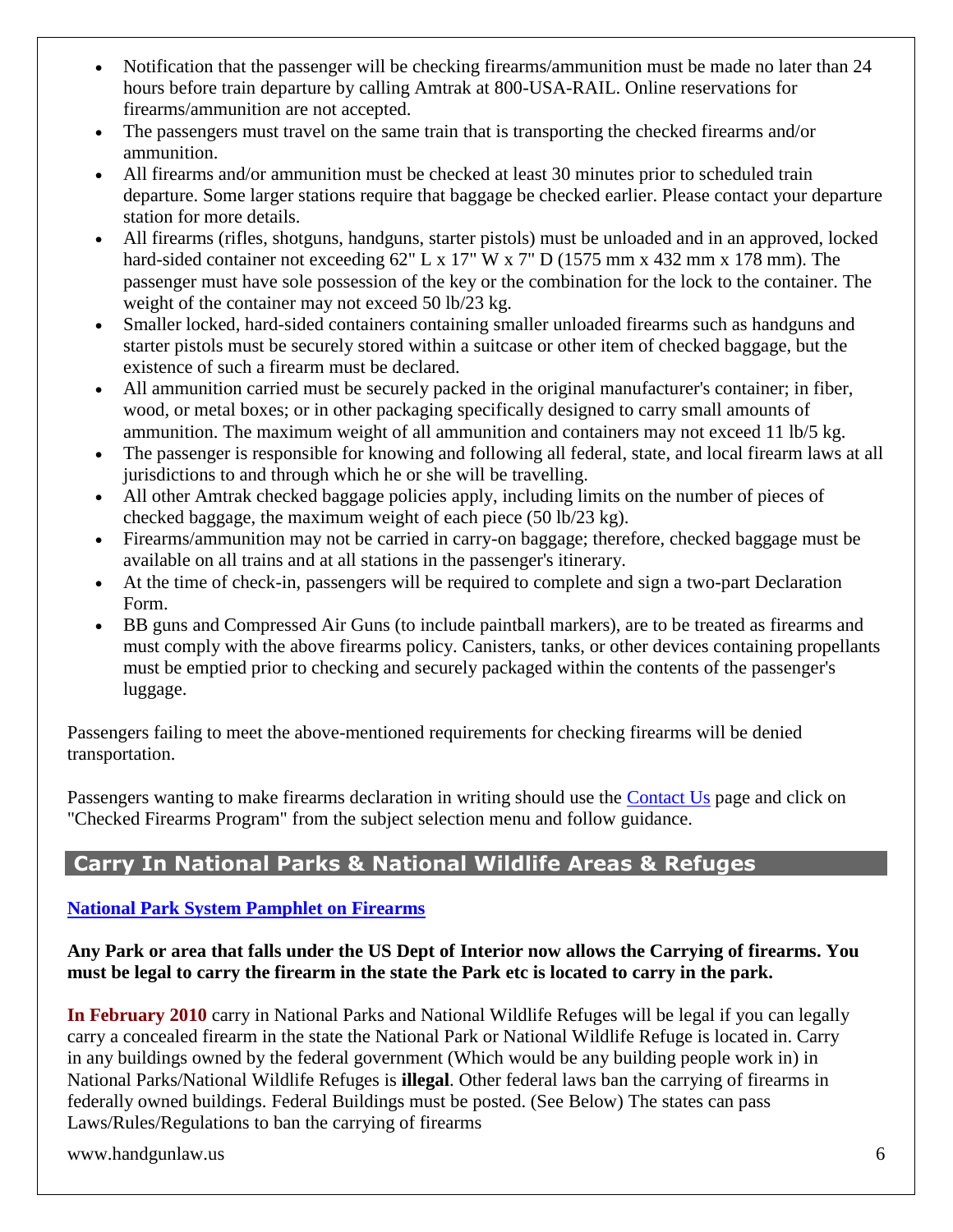in National Parks/National Wildlife Refuges if they wish. The new Federal Code for this change is below.

## **Title 36 Chpt. 1 Part 2 § 2.4 Weapons Traps and Nets.**

**(h)** Notwithstanding any other provision in this Chapter, a person may possess, carry, and transport concealed, loaded, and operable firearms within a national park area in accordance with the laws of the state in which the national park area, or that portion there of, is located, except as otherwise prohibited by applicable federal law.

### **Chapter 50 Chapter 1 Part 27 § 27.42 Firearms.**

**(e)** Notwithstanding any other provision in this Chapter, persons may possess, carry, and transport concealed, loaded, and operable firearms within a national wildlife refuge in accordance with the laws of the state in which the wildlife refuge, or that portion thereof, is located, except as otherwise prohibited by applicable federal law.

**Note:** Restrooms and Picnic Shelters that are free standing and not part of another building should not be considered a federal building in National Parks/ National Wildlife Refuges. Some NP's have posted outside areas where Employees talk to groups etc. If it is posted do not enter that area with a firearm. By federal law they must post any Building/Area that is off limits.

**Note:** What to look for first is if the Area is under the Dept of Interior. If it is you can carry there if not posted. National Wildlife Refuges, National Monuments, National Preserves, National Historic Sites/Parks, National Rivers, National Memorials, National Recreation Areas and National Seashores usually fall under the National Park Service which the Department of Interior operates. This means all these places listed allow carry there if you can legally carry in the state the above mentioned are located. Do be aware that all buildings posted are off limits to the carrying of firearms.

#### **Law Stating That All Federal Buildings Must be Posted.**

#### **18 USC Sec. 930 01/03/2007**

### **TITLE 18 - CRIMES AND CRIMINAL PROCEDURE PART I - CRIMES CHAPTER 44 – FIREARMS**

#### **[Sec. 930](http://www.law.cornell.edu/uscode/html/uscode18/usc_sec_18_00000930----000-.html)**. **Possession of Firearms and Dangerous Weapons in Federal Facilities**

**(a)** Except as provided in subsection (d), whoever knowingly possesses or causes to be present a firearm or other dangerous weapon in a Federal facility (other than a Federal court facility), or attempts to do so, shall be fined under this title or imprisoned not more than 1 year, or both.

**(b)** Whoever, with intent that a firearm or other dangerous weapon be used in the commission of a crime, knowingly possesses or causes to be present such firearm or dangerous weapon in a Federal facility, or attempts to do so, shall be fined under this title or imprisoned not more than 5 years, or both.

- **(c)** Omitted for space considerations here
- **(d)** Omitted for space considerations here
- **(e)** Omitted for space considerations here
- **(f)** Omitted for space considerations here
- **(g)** As used in this section: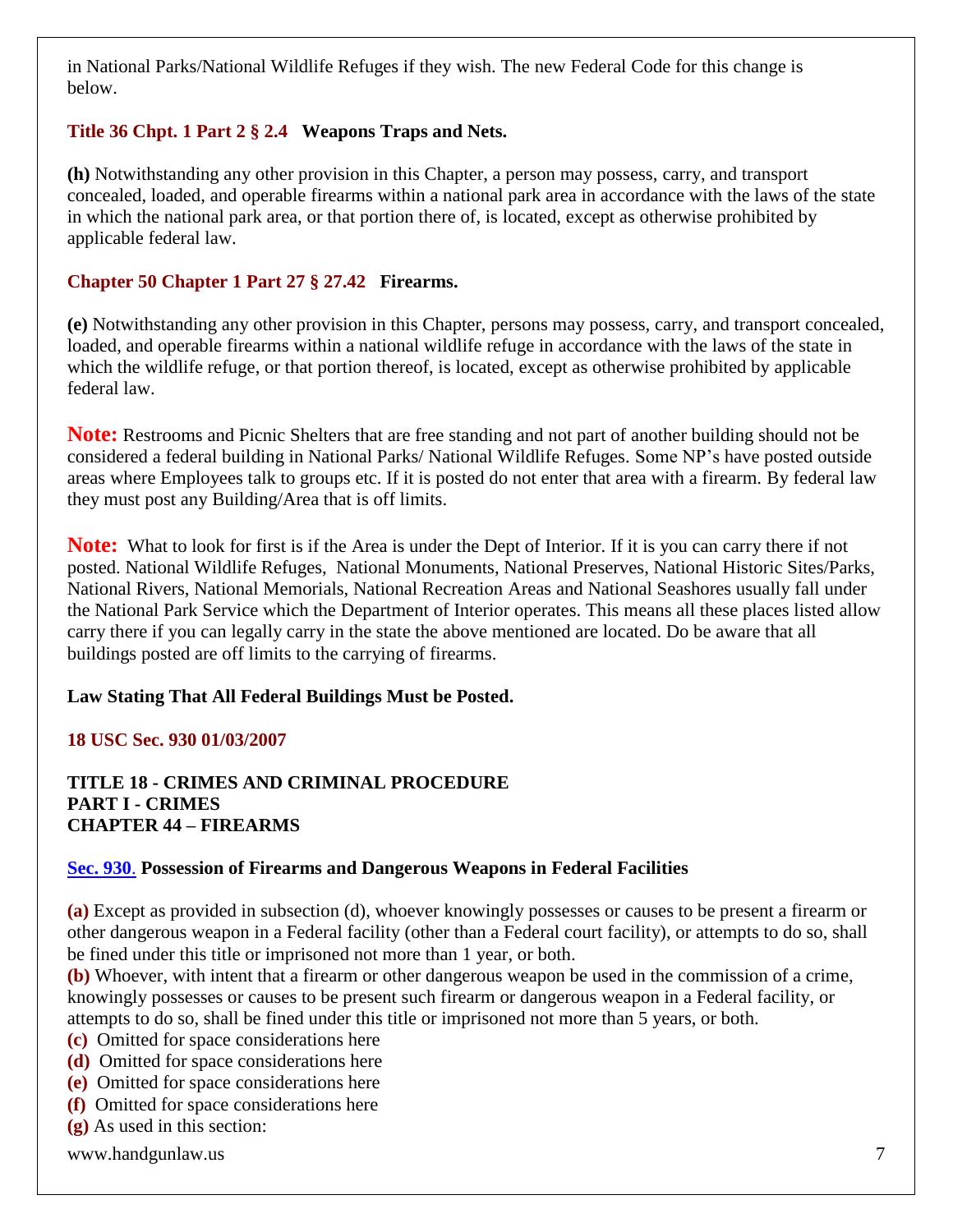**(1) The term "Federal facility" means a building or part thereof owned or leased by the Federal Government, where Federal employees are regularly present for the purpose of performing their official duties.**

**(2)** The term "dangerous weapon" means a weapon, device, instrument, material, or substance, animate or inanimate, that is used for, or is readily capable of, causing death or serious bodily injury, except that such term does not include a pocket knife with a blade of less than 2 1/2 inches in length.

**(3)** Omitted for space considerations here

**(h) Notice of the provisions of subsections (a) and (b) shall be posted conspicuously at each public entrance to each Federal facility, and notice of subsection (e) shall be posted conspicuously at each public entrance to each Federal court facility, and no person shall be convicted of an offense under subsection (a) or (e) with respect to a Federal facility if such notice is not so posted at such facility, unless such person had actual notice of subsection (a) or (e), as the case may be.**

## **Military Personnel**

**Department of Defense Cannot Infringe Off-Base RKBA:** This is aimed at base commanders who have ordered that soldiers report and register privately-owned firearms kept at their residences off-based. The Public Law version is not yet online, but here's a **[link](http://www.gpo.gov/fdsys/pkg/CPRT-111HPRT63160/pdf/CPRT-111HPRT63160.pdf)** to the 2011 National Defense Authorization Act as introduced, which became Pub. L. 111-383. Section 1062 (on PDF pages 253-54) provides:

**(a)** In General- Except as provided in subsection (c), the Secretary of Defense shall not prohibit, issue any requirement relating to, or collect or record any information relating to the otherwise lawful acquisition, possession, ownership, carrying, or other use of a privately owned firearm, privately owned ammunition, or another privately owned weapon by a member of the Armed Forces or civilian employee of the Department of Defense on property that is not--

**(1)** a military installation; or

**(2)** any other property that is owned or operated by the Department of Defense…

Note: If you know of other information concerning firearms and military personnel that you believe should be listed here click on Contact us at the bottom of the main page at [www.handgunlaw.us](http://www.handgunlaw.us/) and let us know.

## **U.S. Army Corps of Engineers Property**

 I spoke with the Legal Dept at the Corps of Engineers. It is their contention that nowhere inside the COE boundaries is a weapon/firearm allowed, loaded or unloaded, with CCW permit or without. However the Legal Rep for the Core I talked with said it is commonly accepted that they will not harass or search private vehicles for weapons/firearms or any other prohibited item without obvious and serious cause to do so and that within their boundaries they do have full authority to do so even in the state park or other facility located inside their boundaries (boat docks, marinas, launch ramps, lake houses, cabins, etc.).

 The COE properties are defined as starting at the first signage upon approaching the project area. Camping or park areas usually start at the traffic counters on the road as the specific areas are approached, which can be well within the general COE property boundary.

When the Corps builds a dam to make a lake they usually buy up all the property around where the lake will be formed. Depending on where the lake is and the tracts of land they have to purchase they can own land a good distance from the lake. Their property lines are not marked. They will lease land around their lake to a state to build State Parks etc but the Corps still owns the property and their Regulations apply to that property.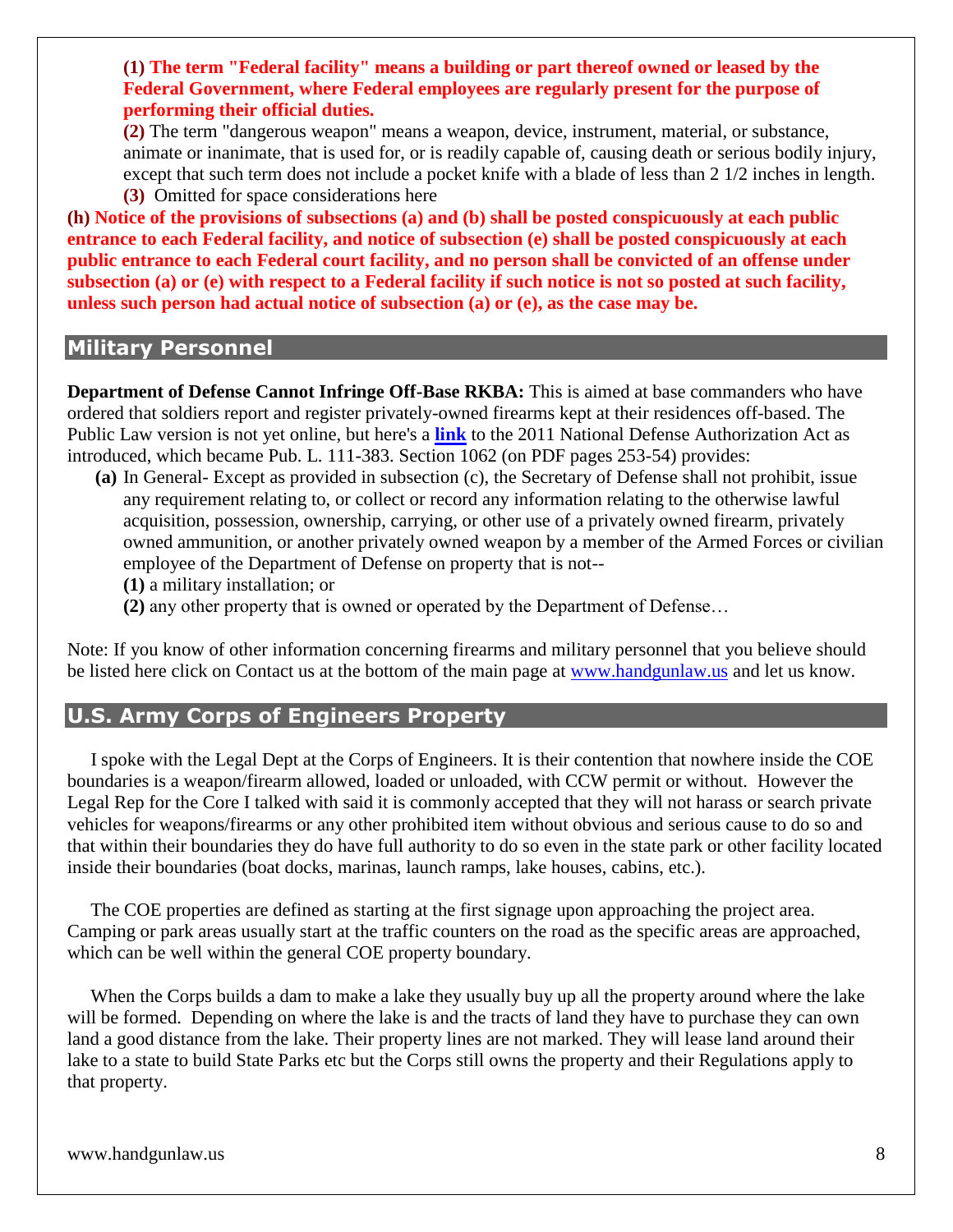I specifically ask the Legal Rep about the dams on the Ohio River. He told me that on rivers the Corps just owns the property where the Dam is situated. I ask about locking through a dam in a pleasure craft. If you do you have to unload and store the firearm per federal law.

 In addition the local project commander has the authority to restrict or deny, with proper prominent signs, the use of ATV's, 4-wheelers, motorcycles, trail bikes, parking arrangements, traffic access, and other areas and/or activities as he sees fit.

 By Federal Law and COE Regulations it is illegal to carry a firearm (Unless Hunting on Land the Corps allows hunting on) on the U.S. Corps of Engineers property. This includes the waters of lakes that their dams form and the property surrounding the lake unless there is a private home on the lake. Sometimes the area is densely populated and they did not buy up all the property and existing homes when they formed the lake.

## Link to **Corps [of Eng Rules/Reg Pamphlet](http://www.handgunlaw.us/documents/COERulesPamphlet.pdf) (Also See GSA Section Above)**

## **Carry In National Forests/National Wilderness Areas**

Some states have laws concerning carrying in a National Forest. You must know the law. The State controls the carrying of firearms in the National Forests in their state.

Regulations specific to use of weapons imposed by the Forest Service are that you can't discharge a weapon within 150 yards of any occupied area or structure/development, or discharge a weapon within or into a cave, across or on a body of water or road, or in any manner that endangers a person. You also can't use any tracer or incendiary ammunition. Forest Service regulations require that you also comply with all State laws regarding the use of firearms while hunting.

If you are planning on visiting a designated Wilderness Area, the Regional Forester or Forest Supervisor has the option to implement a special local order which additionally prohibits the mere possession of a firearm within that Wilderness Area. So you should contact the Forest Supervisor's office to find out whether such a restriction has been imposed.

Do be advised that any **Ranger Station** or **Visitors Center** run by a federal agency in any National Forest or Wilderness Area is considered a **Federal Building.** It is illegal to carry any firearm into such a building either concealed or openly even with a CCW from the state the National Forest Ranger Station or Visitors Center. By Federal Law if it is Off Limits to Firearms it must be posted.

If there is a state building in the National Forest or Wilderness Area then state law covers carrying firearms into those buildings. Many states do not have to post their buildings.

## **"Federal School Zone Law" Title 18 – Part I – Chpt. 44 - §921 - §922**

#### **[Title 18 > Part I > Chapter 44](http://www.law.cornell.edu/uscode/html/uscode18/usc_sup_01_18_10_I_20_44.html)  § [921. Definitions](http://www.law.cornell.edu/uscode/html/uscode18/usc_sup_01_18_10_I_20_44.html)**

**(a)** As used in this chapter—

**(25)** The term "school zone" means—

**(A)** in, or on the grounds of, a public, parochial or private school; or

**(B)** within a distance of 1,000 feet from the grounds of a public, parochial or private school.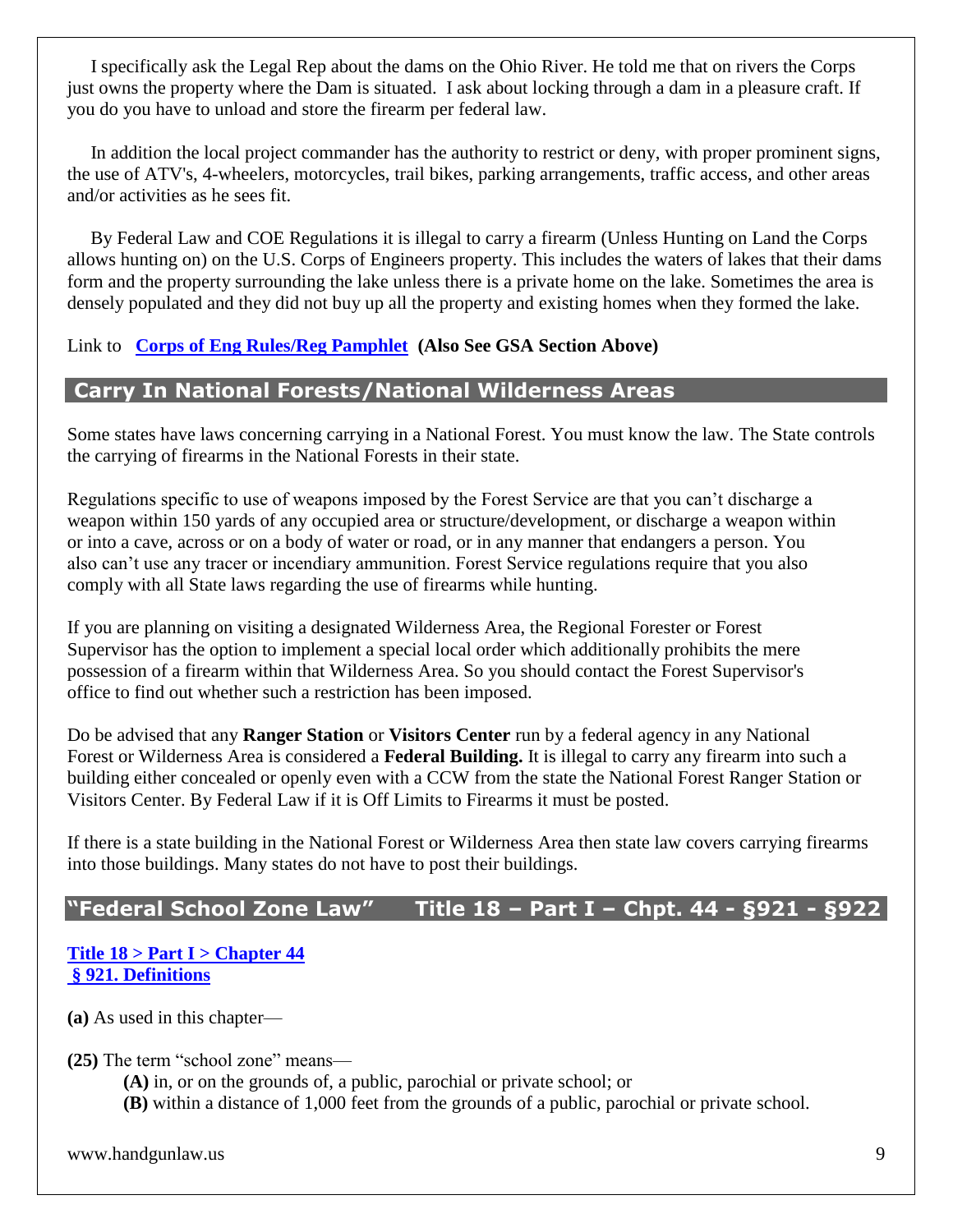**(26)** The term "school" means a school which provides elementary or secondary education, as determined under State law.

**[Title 18 > Part I > Chapter 44](http://www.law.cornell.edu/uscode/html/uscode18/usc_sup_01_18_10_I_20_44.html)  § [922. Unlawful acts](http://www.law.cornell.edu/uscode/html/uscode18/usc_sup_01_18_10_I_20_44.html)**

**(a)** It shall be unlawful—

**(q) (1)** The Congress finds and declares that— **(A)** crime, particularly crime involving drugs and guns, is a pervasive, nationwide problem;

**(B)** crime at the local level is exacerbated by the interstate movement of drugs, guns, and criminal gangs;

**(C)** firearms and ammunition move easily in interstate commerce and have been found in increasing numbers in and around schools, as documented in numerous hearings in both the Committee on the Judiciary  $\frac{3}{3}$  the House of Representatives and the Committee on the Judiciary of the Senate;

**(D)** in fact, even before the sale of a firearm, the gun, its component parts, ammunition, and the raw materials from which they are made have considerably moved in interstate commerce;

**(E)** while criminals freely move from State to State, ordinary citizens and foreign visitors may fear to travel to or through certain parts of the country due to concern about violent crime and gun violence, and parents may decline to send their children to school for the same reason;

**(F)** the occurrence of violent crime in school zones has resulted in a decline in the quality of education in our country;

**(G)** this decline in the quality of education has an adverse impact on interstate commerce and the foreign commerce of the United States;

**(H)** States, localities, and school systems find it almost impossible to handle gun-related crime by themselves—even States, localities, and school systems that have made strong efforts to prevent, detect, and punish gun-related crime find their efforts unavailing due in part to the failure or inability of other States or localities to take strong measures; and

**(I)** the Congress has the power, under the interstate commerce clause and other provisions of the Constitution, to enact measures to ensure the integrity and safety of the Nation's schools by enactment of this subsection.

**(2) (A)** It shall be unlawful for any individual knowingly to possess a firearm that has moved in or that otherwise affects interstate or foreign commerce at a place that the individual knows, or has reasonable

cause to believe, is a school zone.

**(B)** Subparagraph (A) does not apply to the possession of a firearm—

**(i)** on private property not part of school grounds;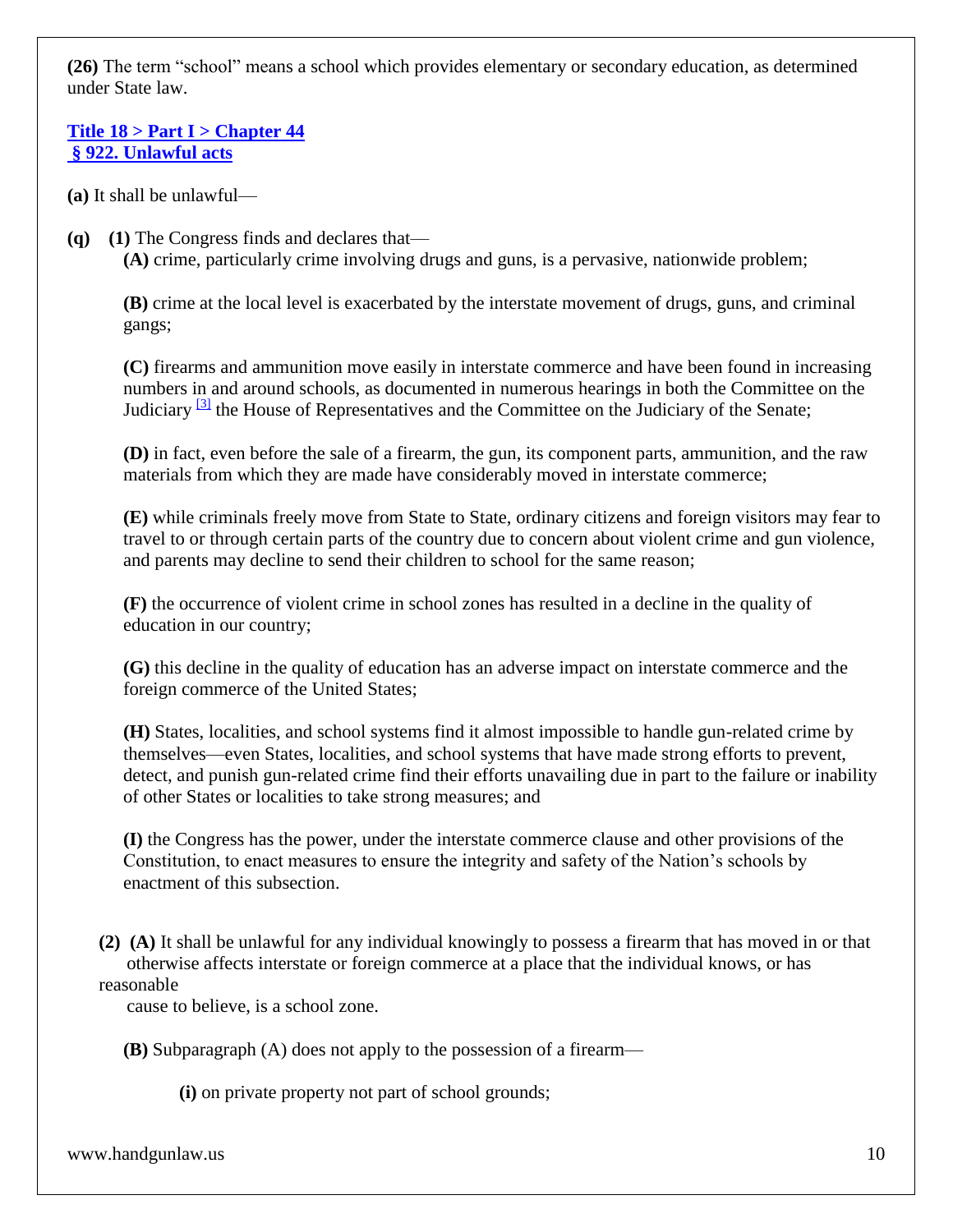**(ii)** if the individual possessing the firearm is licensed to do so by the State in which the school zone is located or a political subdivision of the State, and the law of the State or political subdivision requires that, before an individual obtains such a license, the law enforcement authorities of the State or political subdivision verify that the individual is qualified under law to receive the license;

**(iii)** that is—

**(I)** not loaded; and

**(II)** in a locked container, or a locked firearms rack that is on a motor vehicle; **(iv)** by an individual for use in a program approved by a school in the school zone; **(v)** by an individual in accordance with a contract entered into between a school in the school zone and the individual or an employer of the individual;

**(vi)** by a law enforcement officer acting in his or her official capacity; or **(vii)** that is unloaded and is possessed by an individual while traversing school premises for the purpose of gaining access to public or private lands open to hunting, if the entry on school premises is authorized by school authorities.

 **(3) (A)** Except as provided in subparagraph (B), it shall be unlawful for any person, knowingly or with

 Reckless disregard for the safety of another, to discharge or attempt to discharge a firearm that has moved

 in or that otherwise affects interstate or foreign commerce at a place that the person knows is a school zone.

**(B)** Subparagraph (A) does not apply to the discharge of a firearm—

**(i)** on private property not part of school grounds;

**(ii)** as part of a program approved by a school in the school zone, by an individual who is participating in the program;

**(iii)** by an individual in accordance with a contract entered into between a school in a school zone and the individual or an employer of the individual; or

**(iv)** by a law enforcement officer acting in his or her official capacity.

 **(4)** Nothing in this subsection shall be construed as preempting or preventing a State or local government from

enacting a statute establishing gun free school zones as provided in this subsection.

#### **BATF [Letter on School Zones](http://www.handgunlaw.us/documents/batf_school_zone.pdf)**

**Note:** As you can see by the law and the BATF Letter if you come within 1000 foot of any school and you do not have a permit/license issued by the state that school is located in you are in violation of the law. The Law states Private Schools. From all that I can find out Home Schools would also qualify as a Private School. The law also states:

> "knowingly possess or discharge a firearm in a place that the individual knows or has reasonable cause to believe is a school zone,"

That "Knowingly" would most likely protect you from the home school provision. But never forget you can be charged and given your day in court to prove you didn't know or didn't have reasonable cause to believe you were within a school zone. There is no way anyone can stay within the law if outside their state of residence unless they have a permit/license issued from the state they are in. Even if Home Schools were not included it would still be impossible unless you kept the firearm unloaded and secured in your vehicle at all times.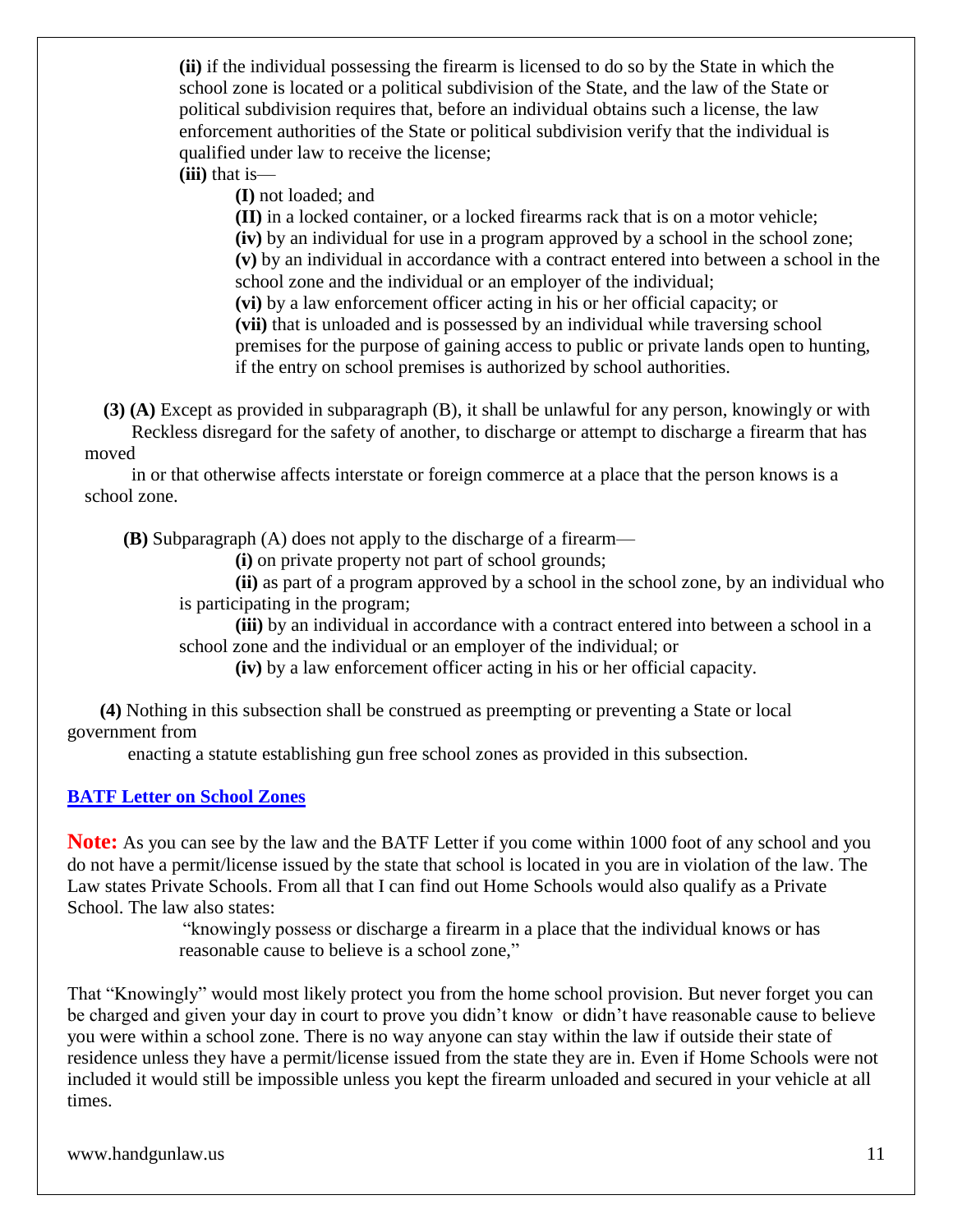The only good thing I can say about this law is I have not read where anyone has been charged with just carrying a firearm within 1000 foot of a school. This law is being applied as an add on charge for people who are charged with another crime and are inside that 1000 foot school zone and have a firearm on them legally or not.

Do read the whole law. If you live within a school zone you can have a firearm on your property and can transport it in and out of the school zone if unloaded and stowed in a vehicle or case.

## **LEOSA Information**

From what I can understand your agency can not stop you from carrying when off duty under LEOSA. Do check with your local FOP or who represents you concerning this matter. For the most up to date and correct information on LEOSA the **[Sheepdog Academy](http://hr218leosa.com/?page=home)** is the place to find your answers. Sheepdog Academy also has researched LEOSA Qualifications for different Police Agencies throughout the USA. You can view that list of Agencies **[Here](http://www.hr218leosa.com/docs/Table%20of%20LEO%20Authorities.pdf)**.

 **[U.S. Coast Guard Policy on LEOSA](http://handgunlaw.us/documents/USCoastGuardLEOSAPolicy11_2010.pdf) [National FOP FAQ's on LEOSA](http://www.fop.net/legislative/issues/hr218/hr218faq.pdf) [Floor Discussion When HR218 was Passed](http://www.handgunlaw.us/documents/LEOSA2003HRFloorDiscussion.pdf) [US AG on HR218 \[LEOSA\]](http://www.handgunlaw.us/documents/USAG-HR218.pdf)  [LEOSA Info for National Park Police](http://handgunlaw.us/documents/NationalParkPoliceLEOSA.pdf) [LEOSA Info for Fed. Bureau](http://handgunlaw.us/documents/FBOP-LEOSAMemo.pdf) of Prisons [NY Ct Case LEOSA & U.S. Coast Guard](http://handgunlaw.us/documents/LEOSACoastGuardCarryCourtCase.pdf) [Dept of Homeland Security LEOSA Info Dated 10/10/08](http://www.dhs.gov/xlibrary/assets/foia/mgmt_directive_257-01_law_enforcement_officers_safety_act.pdf) [LEOSA FAQ's by the Law Offices of Greenberg Burzichelli Greenberg P.C.](http://www.gbglawoffice.com/resources/leosa_faq.html) [Retired IRS Criminal Investigation Special Agents LEOSA Information](http://www.irs.gov/compliance/enforcement/article/0,,id=153501,00.html) [New York City -](http://www.handgunlaw.us/documents/agopinions/NYCtLEOSARulingPeoplevsRodriguez.PDF) LEOSA Ruling [DoD On LEOSA](http://www.dtic.mil/whs/directives/corres/pdf/552512p.pdf) [TSA Directive on LEOSA](http://www.handgunlaw.us/documents/TSA_LEOSA_Directive.pdf)**

**Note: If you know of any New Documents or updated versions of the Documents listed above please email me at** [admins@handgunlaw.us](mailto:admins@handgunlaw.us) **so I can add them to this listing. Thank You.** 

#### **Changes to Amended LEOSA 10/2010**

- Ensure availability of required training, by allowing a retired officer to meet the standard of any agency in his state or of his own former agency. (Currently, officers have to meet state standards, which not all states prescribe.) Addresses departmental liability concerns by allowing training to be conducted by state-qualified private firearm instructors.
- Make clear that LEOSA carry rights extend to retired officers who served with one department, but retired from another.
- Reduce the required time in service to qualify for LEOSA carry rights from 15 years to 10.
- Strike language that conditioned retirees' carry rights on eligibility for retirement benefits.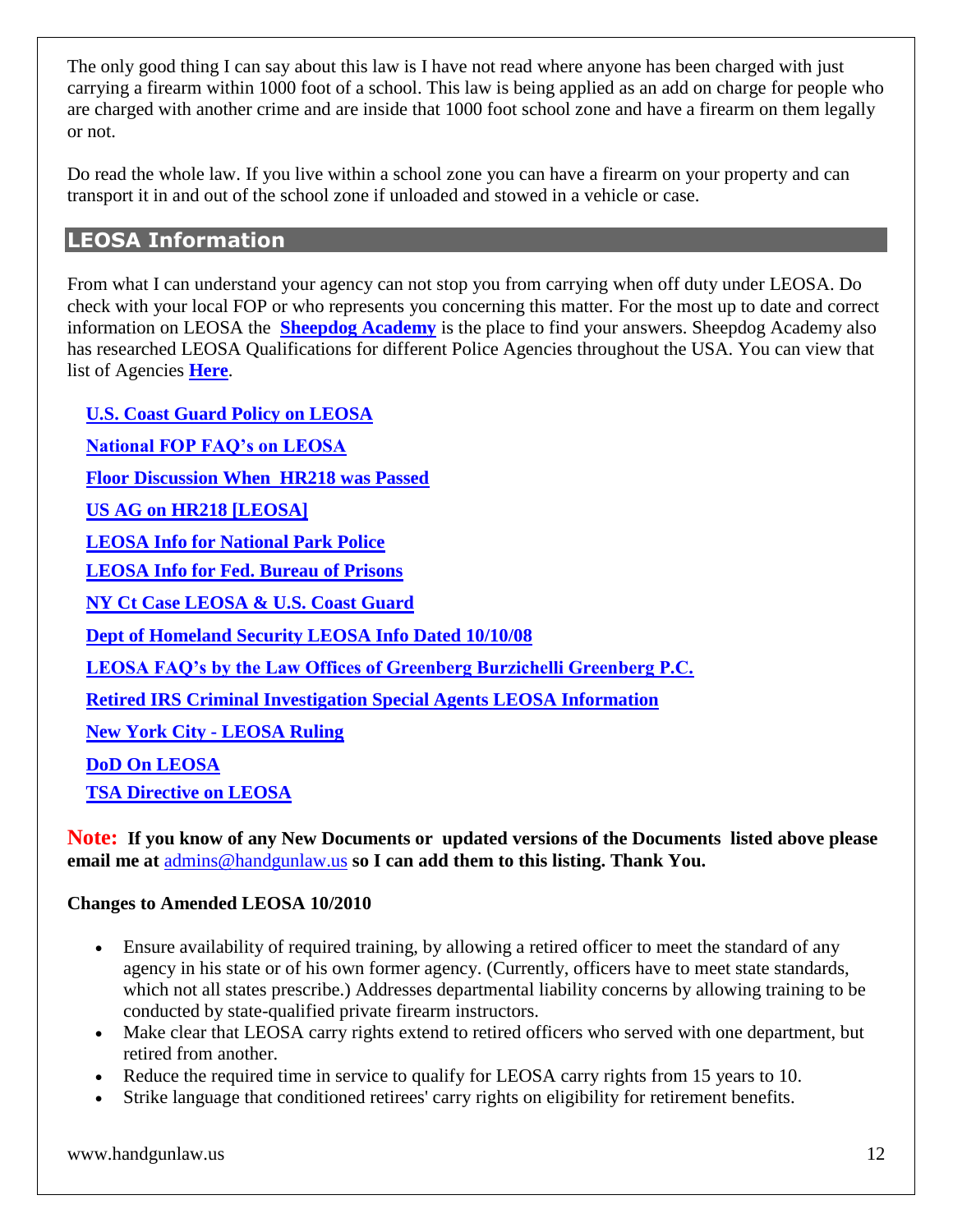- Make clear that the law also applies to all federal officers and officers of the Amtrak Police Department.
- Removes Ammo restrictions that states may have. (NJ and Hollow Point Ammo)

**Note:** State Ammo restrictions like HP's in NJ do not apply to those carrying under LEOSA. Magazine restrictions do apply as LEOSA does not address this issue. Be aware of states that have limited the number of rounds a magazine is allowed to hold in their state. Some states regulate bringing firearms into their state. Be aware of these laws. Hawaii has laws that state you must register your firearm with the local police within 72 hours of arriving on the Island.

## **Title 18 > Part 1 > Chapter 44 > § [926B](http://www.law.cornell.edu/uscode/html/uscode18/usc_sec_18_00000926---B000-.html)**

## **§ 926B. Carrying of Concealed Firearms by Qualified Law Enforcement Officers**

**(a)** Notwithstanding any other provision of the law of any State or any political subdivision thereof, an individual who is a qualified law enforcement officer and who is carrying the identification required by subsection (d) may carry a concealed firearm that has been shipped or transported in interstate or foreign commerce, subject to subsection (b).

**(b)** This section shall not be construed to supersede or limit the laws of any State that—

(1) permit private persons or entities to prohibit or restrict the possession of concealed firearms on their property; or

(2) prohibit or restrict the possession of firearms on any State or local government property, installation, building, base, or park.

**(c)** As used in this section, the term "qualified law enforcement officer" means an employee of a governmental

agency who—

**(1)** is authorized by law to engage in or supervise the prevention, detection, investigation, or prosecution of, or the incarceration of any person for, any violation of law, and has statutory powers of arrest;

**(2)** is authorized by the agency to carry a firearm;

**(3)** is not the subject of any disciplinary action by the agency which could result in suspension or loss of police powers;

**(4)** meets standards, if any, established by the agency which require the employee to regularly qualify in the use of a firearm;

**(5)** is not under the influence of alcohol or another intoxicating or hallucinatory drug or substance; and

**(6)** is not prohibited by Federal law from receiving a firearm.

**(d)** The identification required by this subsection is the photographic identification issued by the governmental agency for which the individual is employed as a law enforcement officer.

**(e)** As used in this section, the term `firearm'--

**(1)** except as provided in this subsection, has the same meaning as in section 921 of this title;

**(2)** includes ammunition not expressly prohibited by Federal law or subject to the provisions of the National Firearms Act; and

**(3)** does not include--

**(A)** any machinegun (as defined in section 5845 of the National Firearms Act);

**(B)** any firearm silencer (as defined in section 921 of this title); and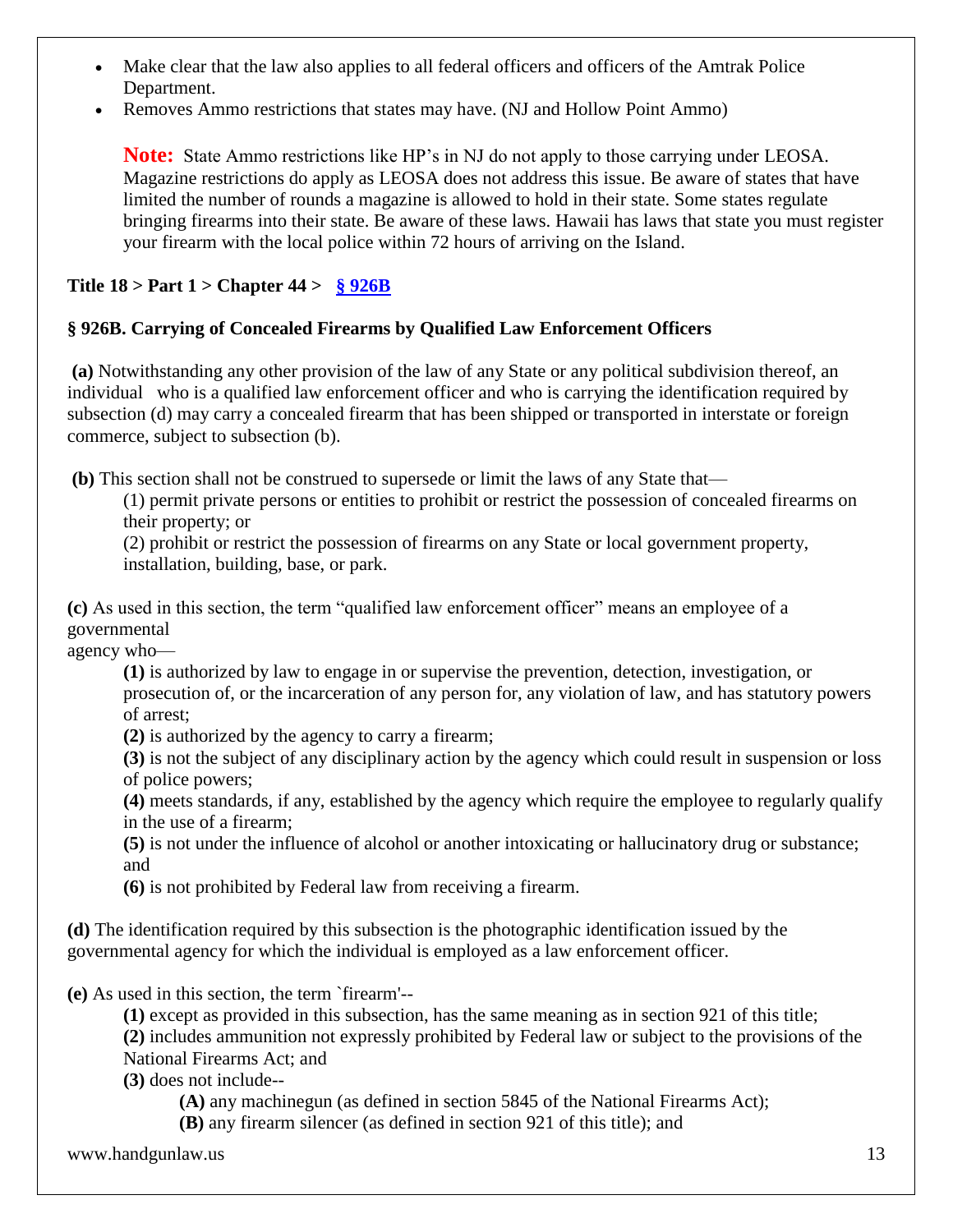**(C)** any destructive device (as defined in section 921 of this title).

**(f)** For the purposes of this section, a law enforcement officer of the Amtrak Police Department, a law enforcement officer of the Federal Reserve, or a law enforcement or police officer of the executive branch of the Federal Government qualifies as an employee of a governmental agency who is authorized by law to engage in or supervise the prevention, detection, investigation, or prosecution of, or the incarceration of any person for, any violation of law, and has statutory powers of arrest.

Title 18 > Part 1 > Chapter 44 > **§ [926C](http://www.law.cornell.edu/uscode/html/uscode18/usc_sec_18_00000926---C000-.html)**

## **§ 926C. Carrying of Concealed Firearms by Qualified Retired Law Enforcement Officers**

**(a)** Notwithstanding any other provision of the law of any State or any political subdivision thereof, an individual who is a qualified separated from service law enforcement officer and who is carrying the identification required by subsection (d) may carry a concealed firearm that has been shipped or transported in interstate or foreign commerce, subject to subsection (b).

**(b)** This section shall not be construed to supersede or limit the laws of any State that—

**(1)** permit private persons or entities to prohibit or restrict the possession of concealed firearms on their property; or

**(2)** prohibit or restrict the possession of firearms on any State or local government property, installation, building, base, or park.

**(c)** As used in this section, the term "qualified retired law enforcement officer" means an individual who— **(1)** separated from service in good standing from service with a public agency as a law enforcement officer, **(2)** before such separation, was authorized by law to engage in or supervise the prevention, detection, investigation, or prosecution of, or the incarceration of any person for, any violation of law, and had statutory powers of arrest;

**(3)**

**(A)** before such separation, served as a law enforcement officer for an aggregate of 10 years or more; or

**(B)** separated from service with such agency, after completing any applicable probationary

period of such service, due to a service-connected disability, as determined by such agency; **(4)** during the most recent 12-month period, has met, at the expense of the individual, the standards for qualification in firearms training for active law enforcement officers, as determined by the former agency of the individual, the State in which the individual resides or, if the State has not established such standards, either a law enforcement agency within the State in which the individual resides or the standards used by a certified firearms instructor that is qualified to conduct a firearms qualification test for active duty officers within that State; and

**(5)**

**(A)** has not been officially found by a qualified medical professional employed by the agency to be unqualified for reasons relating to mental health and as a result of this finding will not be issued the photographic identification as described in subsection  $(d)(1)$ ; or

**(B)** has not entered into an agreement with the agency from which the individual is separating from service in which that individual acknowledges he or she is not qualified under this section for reasons relating to mental health and for those reasons will not receive or accept the photographic identification as described in subsection  $(d)(1)$ ;

**(6)** is not under the influence of alcohol or another intoxicating or hallucinatory drug or substance; and

**(7)** is not prohibited by Federal law from receiving a firearm.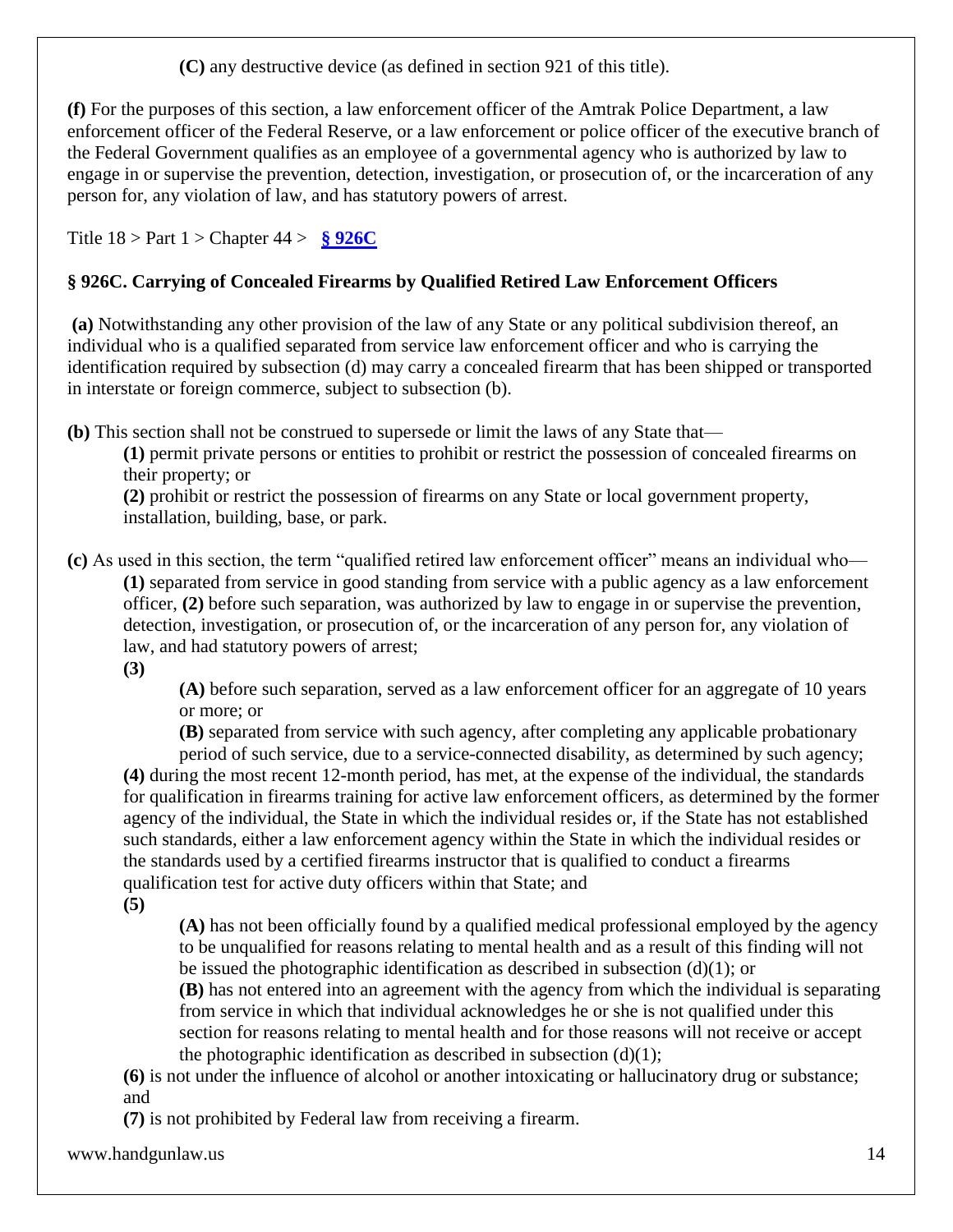**(d)** The identification required by this subsection is—

**(1)** a photographic identification issued by the agency from which the individual separated from service as a law enforcement officer that indicates that the individual has, not less recently than one year before the date the individual is carrying the concealed firearm, been tested or otherwise found by the agency to meet the active duty standards for qualification in firearms training as established by the agency to carry a firearm of the same type as the concealed firearm; or

**(2)**

**(A)** a photographic identification issued by the agency from which the individual separated from service as a law enforcement officer; and

**(B)** a certification issued by the State in which the individual resides or by a certified firearms instructor that is qualified to conduct a firearms qualification test for active duty officers within that State that indicates that the individual has, not less than 1 year before the date the individual is carrying the concealed firearm, been tested or otherwise found by the State or a certified firearms instructor that is qualified to conduct a firearms qualification test for active duty officers within that State to have met--

**(I)** the active duty standards for qualification in firearms training, as established by the State, to carry a firearm of the same type as the concealed firearm; or

**(II)** if the State has not established such standards, standards set by any law enforcement agency within that State to carry a firearm of the same type as the concealed firearm; and

### **(e)** As used in this section--

**(1)** the term `firearm'--

**(A)** except as provided in this paragraph, has the same meaning as in section 921 of this title; **(B)** includes ammunition not expressly prohibited by Federal law or subject to the provisions of the National Firearms Act; and

**(C)** does not include--

**(i)** any machinegun (as defined in section 5845 of the National Firearms Act);

**(ii)** any firearm silencer (as defined in section 921 of this title); and

**(iii)** any destructive device (as defined in section 921 of this title); and

**(2)** the term `service with a public agency as a law enforcement officer' includes service as a law enforcement officer of the Amtrak Police Department, service as a law enforcement officer of the Federal Reserve, or service as a law enforcement or police officer of the executive branch of the Federal Government.

Title 18 > Part 1 > Chapter 44 > **§ [927](http://www.law.cornell.edu/uscode/html/uscode18/usc_sec_18_00000927----000-.html)**

#### **§ 927. Effect on State law**

No provision of this chapter shall be construed as indicating an intent on the part of the Congress to occupy the field in which such provision operates to the exclusion of the law of any State on the same subject matter, unless there is a direct and positive conflict between such provision and the law of the State so that the two cannot be reconciled or consistently stand together.

**Note:** You are restricted by all Federal Restrictions on Federal Property. You are bound by all state laws on carrying on state owned property. So if a state bans carry in Court Houses or State Government Offices under LEOSA you can not carry there. Private Property owners can restrict you. If they have a no guns sign you can not carry there. But if a state has a law that says you can't carry on privately owned property like Bars, Churches, Movie Theaters or other private places banned by state law. These areas are not off limits to you if carrying under LEOSA and they are not posted.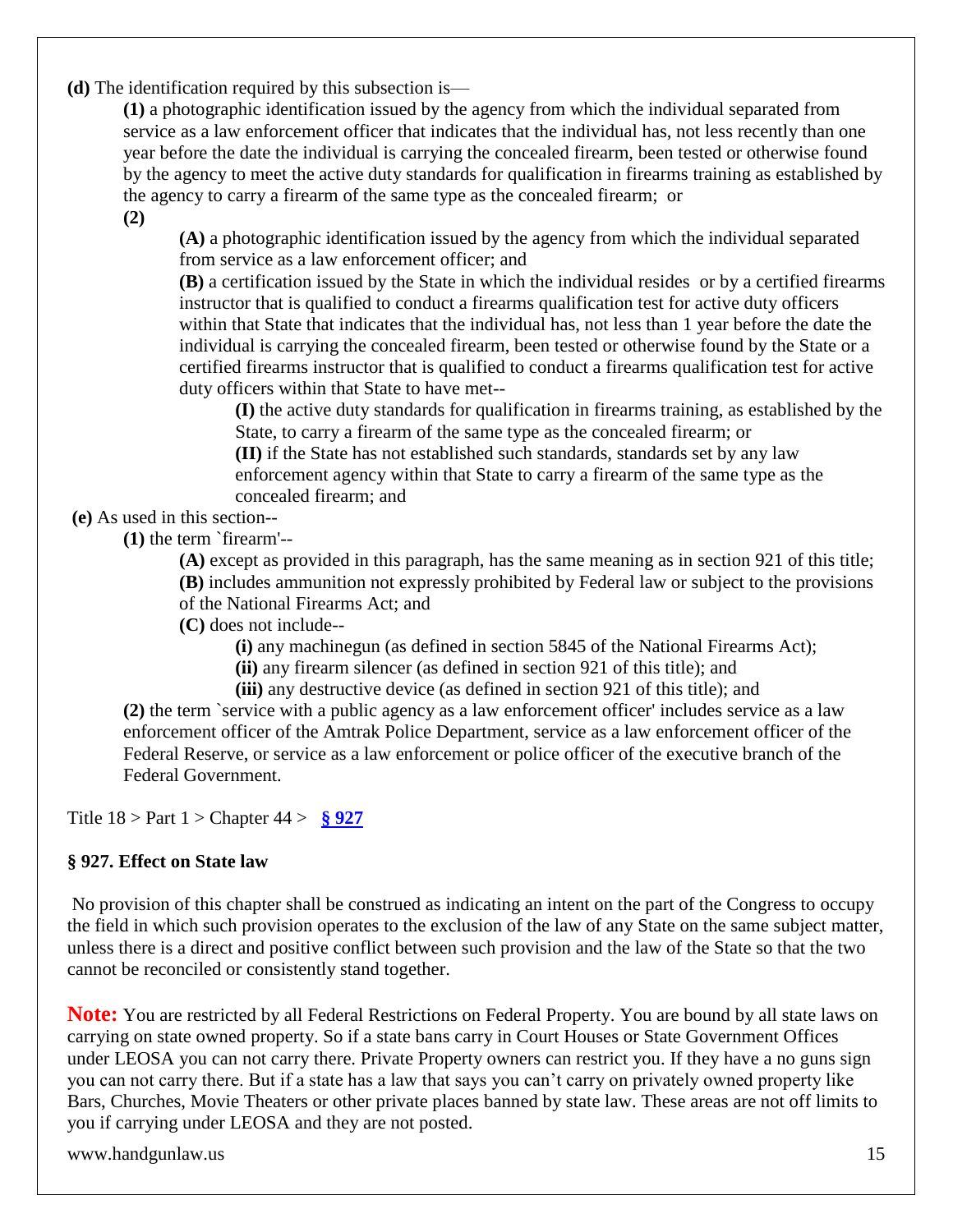The law states Concealed Firearm. I would carry the firearm concealed. If you are an Active LEO with arrest powers you can carry any firearm you want under LEOSA. Even if you only carry revolvers on duty you can carry an autoloader when carrying under LEOSA. Separated LEO's with 10 or more years of service carrying under LEOSA must carry the same type of firearm they qualified with, Auto or Revolver. You must have an ID from the Agency you last worked for. You must also have a certification that is less than one year old that says you have qualified with the type of firearm you are carrying. I would also carry my state issued drivers license.

### **Emergency Powers During Disasters**

#### **USC - Title 42 - Chapter 68 - Subchapter V**

#### **[42 USC § 5207](http://www.law.cornell.edu/uscode/text/42/5207) - Firearms policies**

#### **(a) Prohibition on Confiscation of Firearms**

No officer or employee of the United States (including any member of the uniformed services), or person operating pursuant to or under color of Federal law, or receiving Federal funds, or under control of any Federal official, or providing services to such an officer, employee, or other person, while acting in support of relief from a major disaster or emergency, may—

**(1)** temporarily or permanently seize, or authorize seizure of, any firearm the possession of which is not prohibited under Federal, State, or local law, other than for forfeiture in compliance with Federal law or as evidence in a criminal investigation;

**(2)** require registration of any firearm for which registration is not required by Federal, State, or local law;

**(3)** prohibit possession of any firearm, or promulgate any rule, regulation, or order prohibiting possession of any firearm, in any place or by any person where such possession is not otherwise prohibited by Federal, State, or local law; or

**(4)** prohibit the carrying of firearms by any person otherwise authorized to carry firearms under Federal, State, or local law, solely because such person is operating under the direction, control, or supervision of a Federal agency in support of relief from the major disaster or emergency.

#### **(b) Limitation**

Nothing in this section shall be construed to prohibit any person in subsection (a) from requiring the temporary surrender of a firearm as a condition for entry into any mode of transportation used for rescue or evacuation during a major disaster or emergency, provided that such temporarily surrendered firearm is returned at the completion of such rescue or evacuation.

#### **(c) Private Rights of Action**

#### **(1) In GENERAL**

Any individual aggrieved by a violation of this section may seek relief in an action at law, suit in equity, or other proper proceeding for redress against any person who subjects such individual, or causes such individual to be subjected, to the deprivation of any of the rights, privileges, or immunities secured by this section.

#### **(2) Remedies**

In addition to any existing remedy in law or equity, under any law, an individual aggrieved by the seizure or confiscation of a firearm in violation of this section may bring an action for return of such firearm in the United States district court in the district in which that individual resides or in which such firearm may be found.